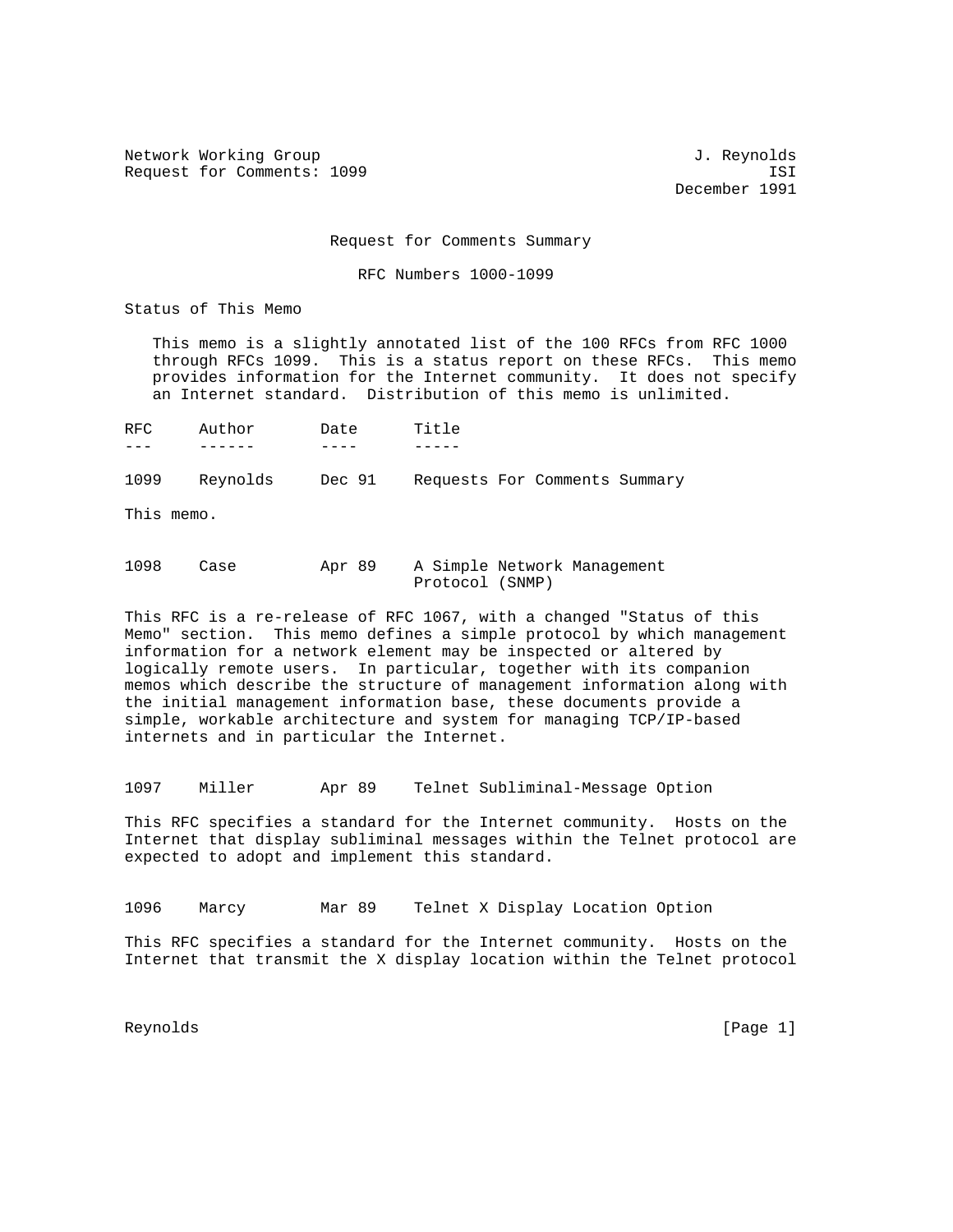are expected to adopt and implement this standard.

1095 Warrier Apr 89 The Common Management Information Services and Protocol over TCP/IP (CMOT)

This memo defines a network management architecture that uses the International Organization for Standardization's (ISO) Common Management Information Services/Common Management Information Protocol (CMIS/CMIP) in a TCP/IP environment. This architecture provides a means by which control and monitoring information can be exchanged between a manager and a remote network element. In particular, this memo defines the means for implementing the Draft International Standard (DIS) version of CMIS/CMIP on top of Internet transport protocols for the purpose of carrying management information defined in the Internet-standard management information base. DIS CMIS/CMIP is suitable for deployment in TCP/IP networks while CMIS/CMIP moves toward becoming an International Standard. Together with the relevant ISO standards and the companion RFCs that describe the initial structure of management information and management information base, these documents provide the basis for a comprehensive architecture and system for managing TCP/IPbased internets, and in particular the Internet.

| 1094 | Sun | Mar 89 |                        |  | NFS: Network File System |
|------|-----|--------|------------------------|--|--------------------------|
|      |     |        | Protocol Specification |  |                          |

This RFC describes a protocol that Sun Microsystems, Inc., and others are using. A new version of the protocol is under development, but others may benefit from the descriptions of the current protocol, and discussion of some of the design issues.

1093 Braun Feb 89 The NSFNET Routing Architecture

This document describes the routing architecture for the NSFNET centered around the new NSFNET Backbone, with specific emphasis on the interface between the backbone and its attached networks.

1092 Rekhter Feb 89 EGP and Policy Based Routing in the New NSFNET Backbone

This memo discusses implementation decisions for routing issues in the NSFNET, especially in the NSFNET Backbone. Of special concern is the restriction of routing information to advertize the best route as established by a policy decision.

Reynolds [Page 2]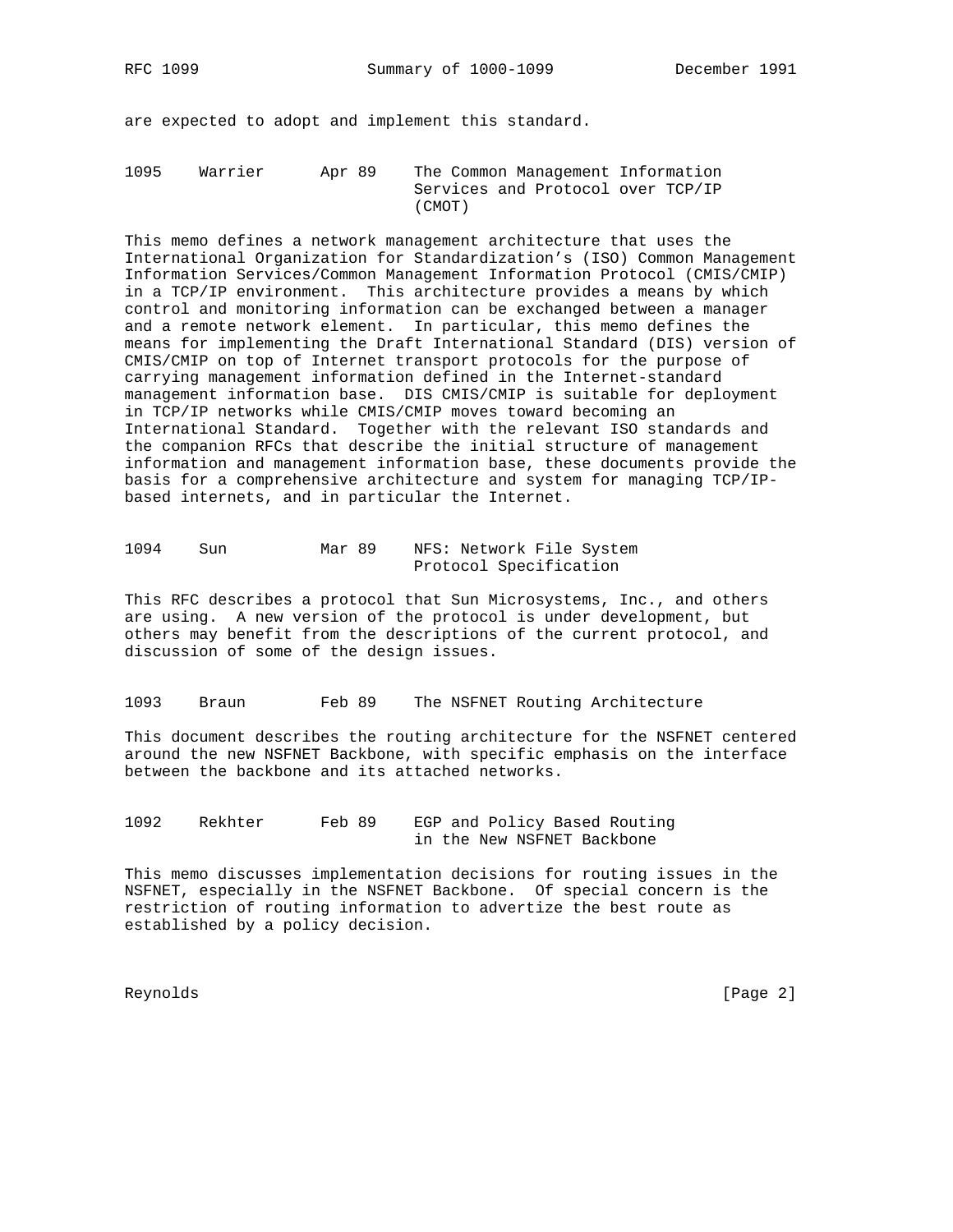1091 VanBokkelen Feb 89 Telnet Terminal-Type Option

This RFC specifies a standard for the Internet community. Hosts on the Internet that exchange terminal type information within the Telnet protocol are expected to adopt and implement this standard.

This standard supersedes RFC 930. A change is made to permit cycling through a list of possible terminal types and selecting the most appropriate

1090 Ullmann Feb 89 SMTP on X.25

This memo proposes a standard for SMTP on the virtual circuit facility provided by the X.25 standard of the CCITT.

1089 Schoffstall Feb 89 SNMP over Ethernet

This memo describes an experimental method by which the Simple Network Management Protocol (SNMP) can be used over Ethernet MAC layer framing instead of the Internet UDP/IP protocol stack. This specification is useful for LAN based network elements that support no higher layer protocols beyond the MAC sub-layer.

1088 McLaughlin Feb 89 A Standard for the Transmission of IP Datagrams over NetBIOS Networks

This document specifies a standard method of encapsulating the Internet Protocol (IP) datagrams on NetBIOS networks.

1087 IAB Jan 89 Ethics and the Internet

This memo is a statement of policy by the Internet Activities Board (IAB) concerning the proper use of the resources of the Internet.

1086 Onions Dec 88 ISO-TP0 bridge between TCP and X.25

This memo proposes a standard for the Internet community. Hosts on the Internet that choose to implement ISO TP0 transport connectivity between TCP and X.25 based hosts are expected to experiment with this proposal. TCP port 146 is reserved for this proposal.

Reynolds [Page 3]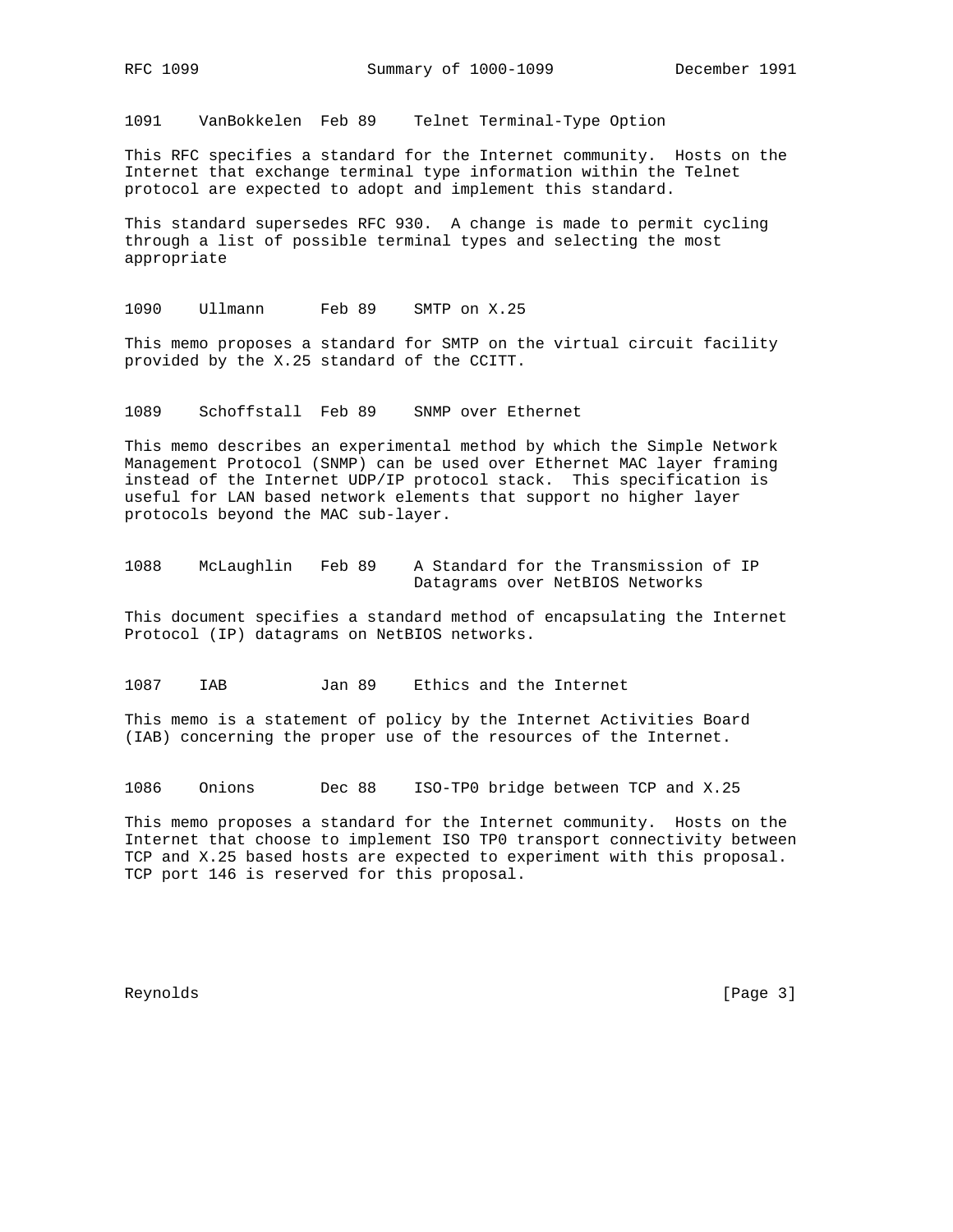1085 Rose Dec 88 ISO Presentation Services on top of TCP/IP-based internets

RFC 1006 describes a mechanism for providing the ISO transport service on top of TCP/IP. Once this method is applied, one may implement "real" ISO applications on top of TCP/IP-based internets, by simply implementing OSI session, presentation, and application services on top of the transport service access point which is provided on top of the TCP. Although straight-forward, there are some environments in which the richness provided by the OSI application layer is desired, but it is nonetheless impractical to implement the underlying OSI infrastructure (i.e., the presentation, session, and transport services on top of the TCP).

This memo describes an approach for providing "stream-lined" support of OSI application services on top of TCP/IP-based internets for such constrained environments. This memo proposes a standard for the Internet community.

1084 Reynolds Dec 88 BOOTP Vendor Information Extensions

This RFC is a slight revision and extension of RFC-1048 by Philip Prindeville. This memo will be updated as additional tags are are defined. This edition introduces Tag 13 for Boot File Size. Comments and suggestions for improvements are sought.

1083 IAB Dec 88 IAB Official Protocol Standards

This memo describes the state of standardization of protocols used in the Internet as determined by the Internet Activities Board (IAB). An overview of the standards procedures is presented first, followed by discussions of the standardization process and the RFC document series, then the explanation of the terms is presented, the lists of protocols in each stage of standardization follows, and finally pointers to references and contacts for further information.

This memo is issued quarterly, please be sure the copy you are reading is dated within the last three months.

1082 Rose Nov 88 Post Office Protocol - Version 3 Extended Service Offerings

This memo suggests a simple method for workstations to dynamically access mail from a discussion group server, as an extension to an earlier memo which dealt with dynamically accessing mail from a mailbox

Reynolds [Page 4]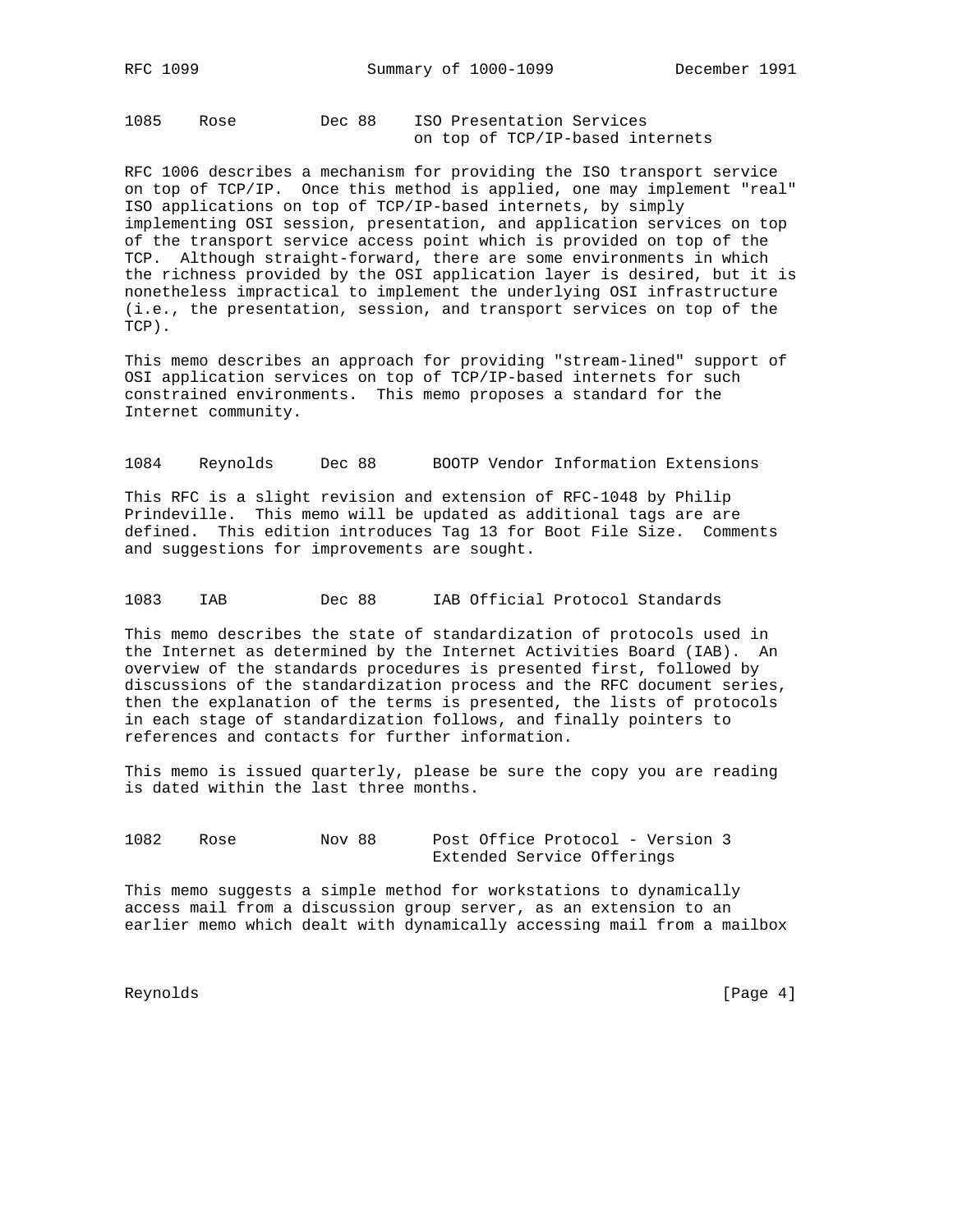server using the Post Office Protocol - Version 3 (POP3). This RFC specifies a proposed protocol for the Internet community, and requests discussion and suggestions for improvements. All of the extensions described in this memo to the POP3 are OPTIONAL.

1081 Rose Nov 88 Post Office Protocol - Version 3

This memo suggests a simple method for workstations to dynamically access mail from a mailbox server. This RFC specifies a proposed protocol for the Internet community, and requests discussion and suggestions for improvements.

1080 Hedrick Dec 88 Telnet Remote Flow Control Option

This RFC specifies a standard for the Internet community. Hosts on the Internet that do remote flow control within the Telnet protocol are expected to adopt and implement this standard.

1079 Hedrick Dec 88 Telnet Terminal Speed Option

This RFC specifies a standard for the Internet community. Hosts on the Internet that exchange terminal speed information within the Telnet protocol are expected to adopt and implement this standard.

1078 Lottor Nov 88 TCP Port Service Multiplexer (TCPMUX)

This RFC proposes an Internet standard which can be used by future TCP services instead of using 'well-known ports'.

1077 Leiner Nov 88 Critical Issues in High Bandwidth Networking

This memo presents the results of a working group on High Bandwidth Networking. This RFC is for your information and you are encouraged to comment on the issues presented.

1076 Trewitt Nov 88 HEMS Monitoring and Control Language

This RFC specifies a query language for monitoring and control of network entities. This RFC supercedes RFC 1023, extending the query language and providing more discussion of the underlying issues.

Reynolds [Page 5]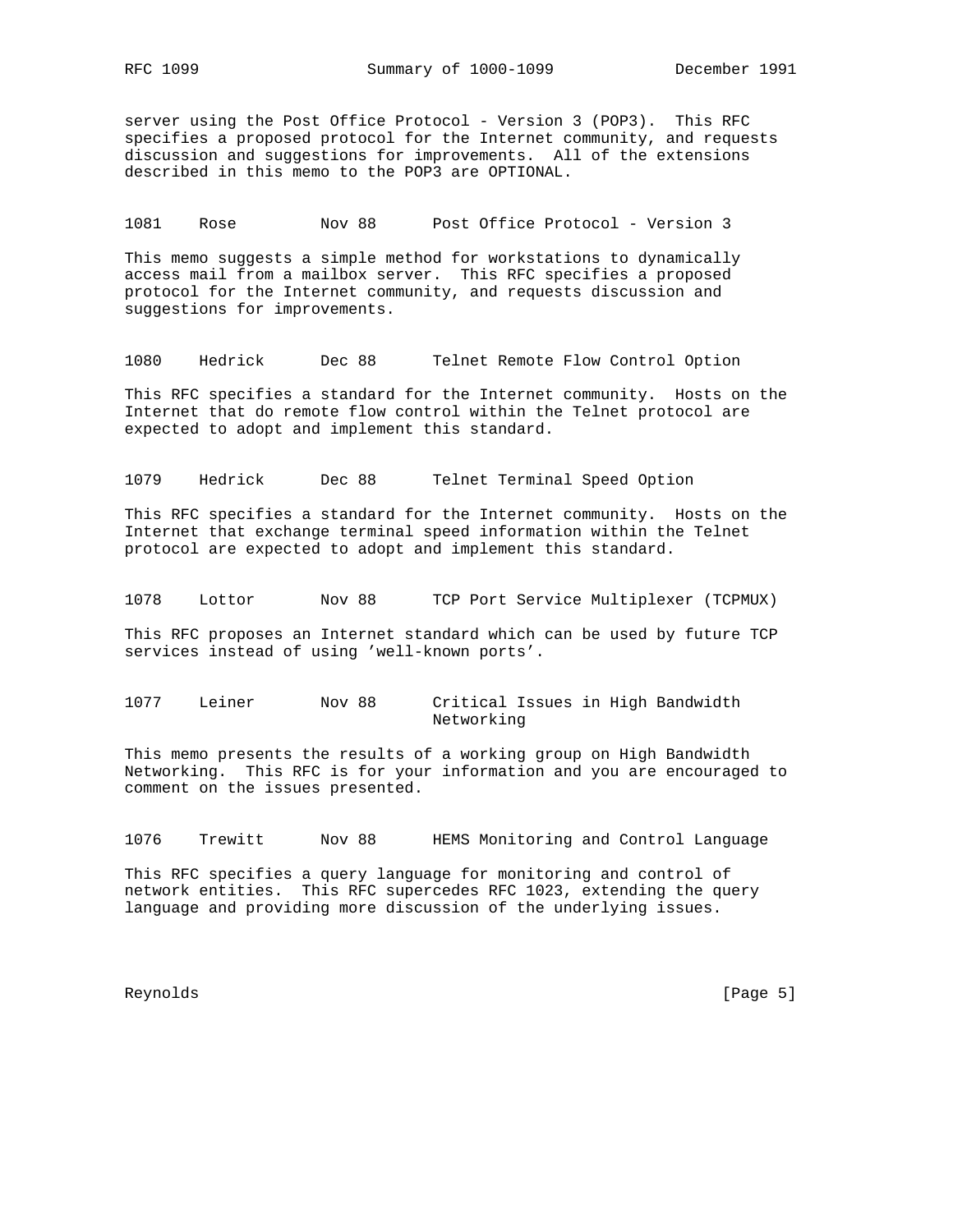This language is a component of the High-Level Entity Monitoring System (HEMS) described in RFC 1021 and RFC 1022. Readers may wish to consult these RFCs when reading this memo. RFC 1024 contains detailed assignments of numbers and structures used in this system. Portions of RFC 1024 that define query language structures are superceded by definitions in this memo. This memo assumes a knowledge of the ISO data encoding standard, ASN.1.

## 1075 Waitzman Nov 88 Distance Vector Multicast Routing Protocol

This RFC describes a distance-vector-style routing protocol for routing multicast datagrams through an internet. It is derived from the Routing Information Protocol (RIP), and implements multicasting as described in RFC-1054. This is an experimental protocol, and its implementation is not recommended at this time.

1074 Rekhter Oct 88 The NSFNET Backbone SPF based Interior Gateway Protocol

This RFC is an implementation description of the standard ANSI IS-IS and ISO ES-IS routing protocols within the NSFNET backbone network.

1073 Waitzman Oct 88 Telnet Window Size Option

This RFC describes a proposed Telnet option to allow a client to convey window size to a Telnet server.

1072 Jacobson Oct 88 TCP Extensions for Long-Delay Paths

This RFC proposes a set of extensions to the TCP protocol to provide efficient operation over a path with a high bandwidth\*delay product. These extensions are not proposed as an Internet standard at this time. Instead, they are intended as a basis for further experimentation and research on transport protocol performance.

1071 Braden Aug 88 Computing the Internet Checksum

This RFC summarizes techniques and algorithms for efficiently computing the Internet checksum. It is not a standard, but a set of useful implementation techniques.

Reynolds [Page 6]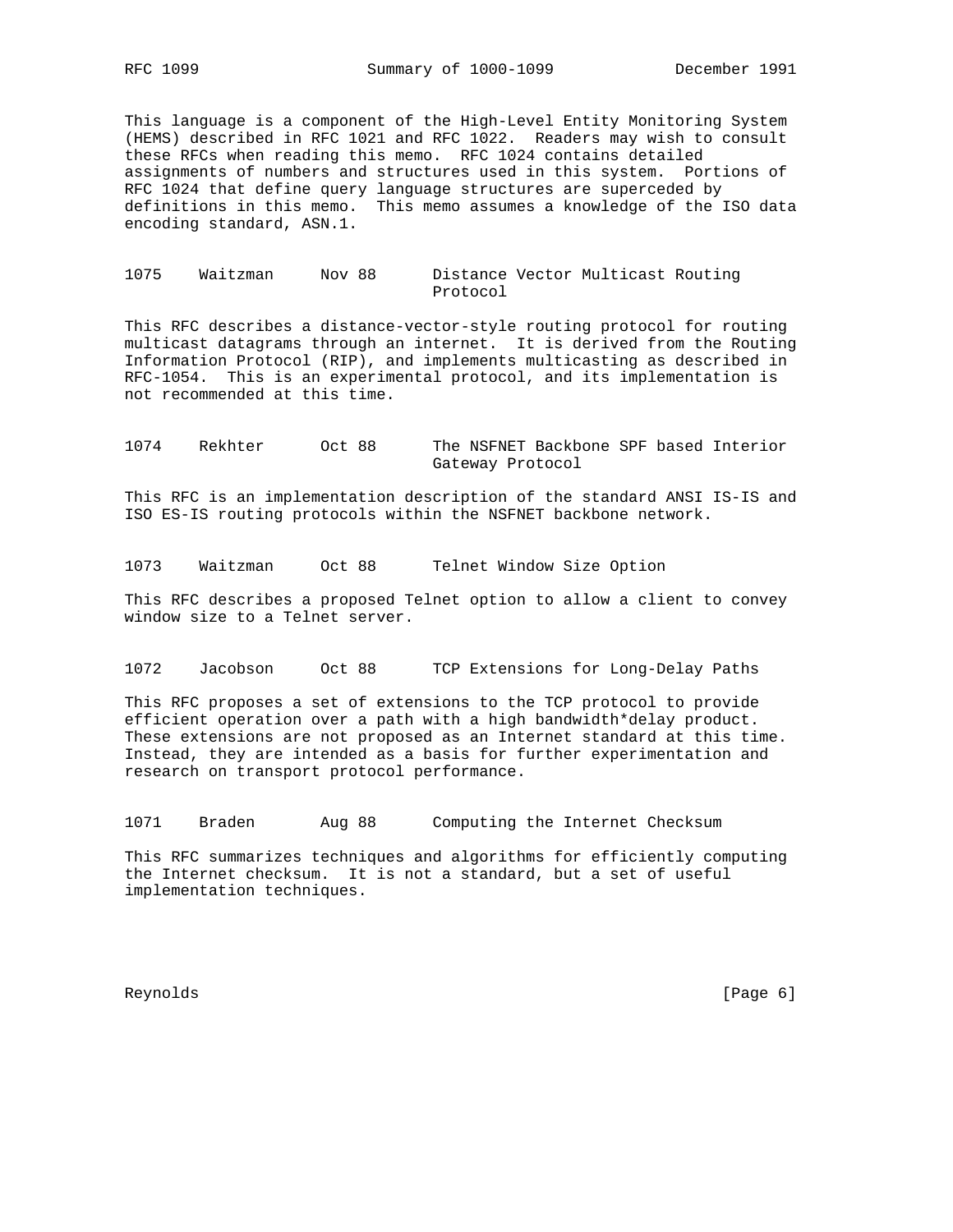1070 Hagens Feb 89 Use of the Internet as a Subnetwork for Experimentation with the OSI Network Layer

This RFC proposes a scenario for experimentation with the International Organization for Standardization (ISO) Open Systems Interconnection (OSI) network layer protocols over the Internet and requests discussion and suggestions for improvements to this scenario. This RFC also proposes the creation of an experimental OSI internet. To participate in the experimental OSI internet, a system must abide by the agreements set forth in this RFC.

1069 Callon Feb 89 Guidelines for the use of Internet-IP addresses in the ISO Connectionless- Mode Network Protocol

This RFC suggests an addressing scheme for use with the ISO Connectionless Network Protocol (CLNP) in the Internet. This is a solution to one of the problems inherent in the use of "ISO-grams" in the Internet. This memo is a revision of RFC 986. This RFC suggests a proposed protocol for the Internet community, and requests discussion and suggestions for improvements.

| 1068 | DeSchon | Aug 88 | Background File Transfer Program |  |  |
|------|---------|--------|----------------------------------|--|--|
|      |         |        | (BFTP)                           |  |  |

This RFC describes an Internet background file transfer service that is built upon the third-party transfer model of FTP. No new protocols are involved. The purpose of this memo is to stimulate discussions on new Internet service modes.

1067 Case Aug 88 A Simple Network Management Protocol

This RFC defines a simple protocol by which management information for a network element may be inspected or altered by logically remote users. In particular, together with its companion memos which describe the structure of management information along with the initial management information base, these documents provide a simple, workable architecture and system for managing TCP/IP-based internets and in particular, the Internet.

This memo specifies a draft standard for the Internet community. TCP/IP implementations in the Internet which are network manageable are expected to adopt and implement this specification.

Reynolds [Page 7]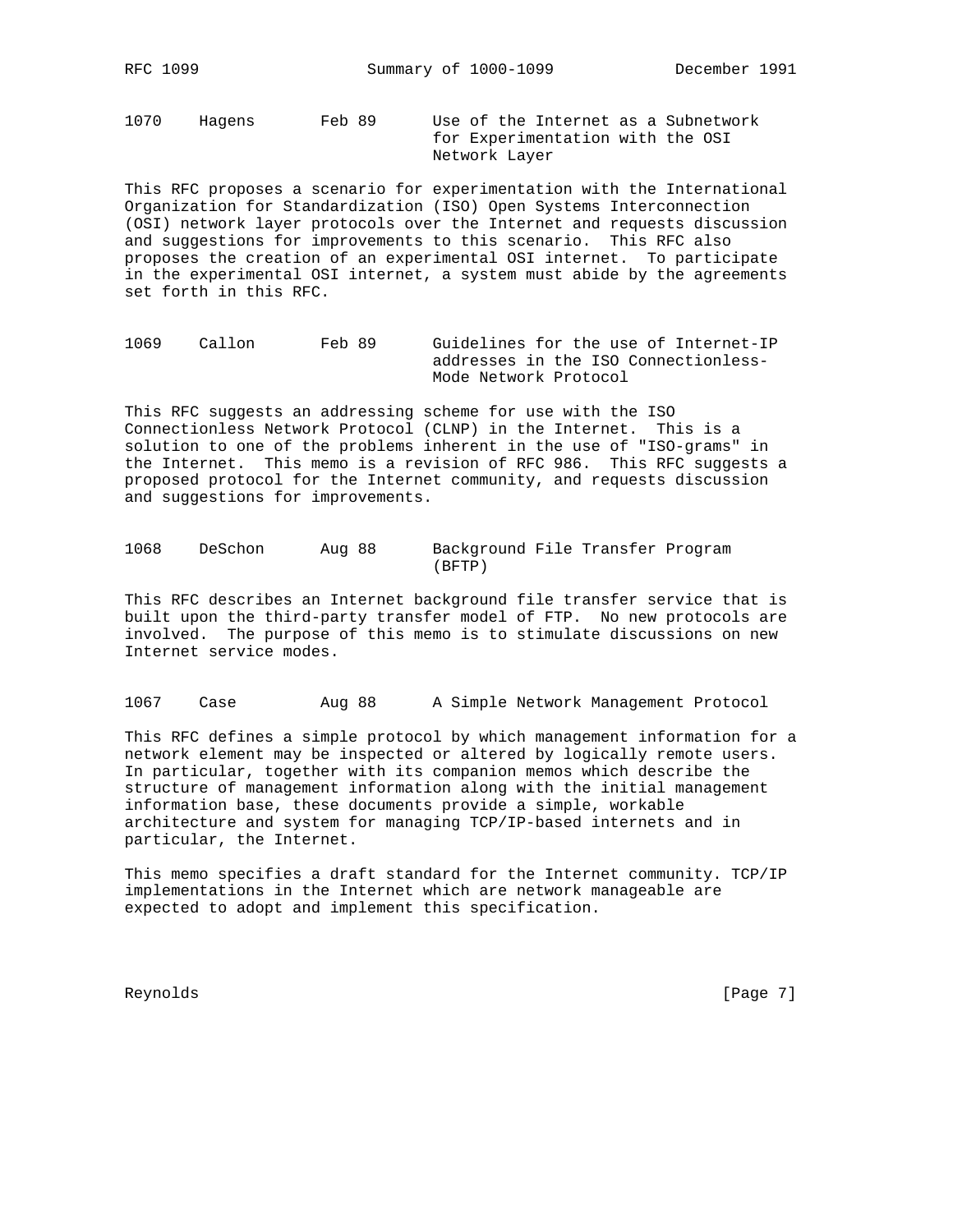1066 McCloghrie Aug 88 Management Information Base for Network Management of TCP/IP-based internets

This RFC provides the initial version of the Management Information Base (MIB) for use with network management protocols in TCP/IP-based internets in the short-term. In particular, together with its companion memos which describe the structure of management information along with the initial network management protocol, these documents provide a simple, workable architecture and system for managing TCP/IP-based internets, and in particular, the Internet.

This memo specifies a draft standard for the Internet community. TCP/IP implementations in the Internet which are network manageable are expected to adopt and implement this specification.

1065 Rose Aug 88 Structure and Identification of Management Information for TCP/IP-based internets

This RFC provides the common definitions for the structure and identification of management information for TCP/IP-based internets. In particular, together with its companion memos, which describe the initial management information base along with the initial network management protocol, these documents provide a simple, working architecture and system for managing TCP/IP-based internets and in particular, the Internet.

This memo specifies a draft standard for the Internet community. TCP/IP implementation in the Internet which are network manageable are expected to adopt and implement this specification.

1064 Crispin Jul 88 Interactive Mail Access Protocol - Version 2

This memo suggests a method for workstations to dynamically access mail from a mailbox server ("respository"). This RFC specifies a standard for the SUMEX-AIM community and a proposed experimental protocol for the Internet community. Discussion and suggestions for improvement are requested.

1063 Mogul Jul 88 IP MTU Discovery Options

A pair of IP options that can be used to learn the minimum MTU of a path through an internet is described, along with its possible uses. This is a proposal for an Experimental protocol.

Reynolds [Page 8]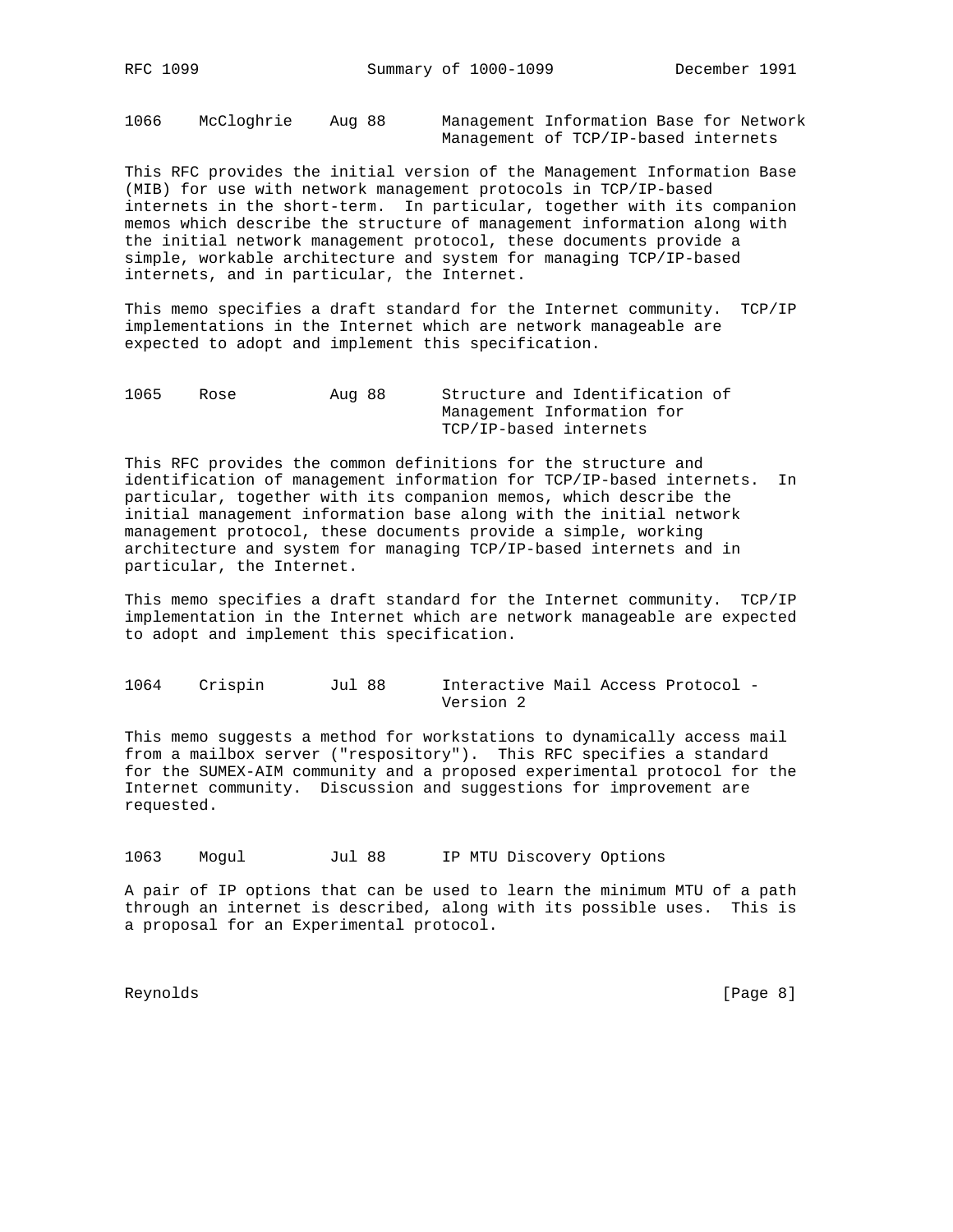1062 Romano Aug 88 Internet Numbers

This memo is an official status report on the network numbers and gateway autonomous system numbers used in the Internet community.

1061 Never issued.

1060 Reynolds Mar 90 Assigned Numbers

This memo is a status report on the parameters (i.e., numbers and keywords) used in protocols in the Internet community. Distribution of this memo is unlimited.

| 1059 | Mills | Jul 88 | Network Time Protocol (Version 1) |
|------|-------|--------|-----------------------------------|
|      |       |        | Specification and Implementation  |

This memo describes the Network Time Protocol (NTP), specifies its formal structure and summarizes information useful for its implementation. NTP provides the mechanisms to synchronize time and coordinate time distribution in a large, diverse internet operating at rates from mundane to lightwave. It uses a returnable-time design in which a distributed subnet of time servers operating in a selforganizing, hierarchical master-slave configuration synchronizes logical clocks within the subnet and to national time standards via wire or radio. The servers can also redistribute reference time via local routing algorithms and time daemons.

The NTP architectures, algorithms and protocols which have evolved over several years of implementation and refinement are described in this document. The prototype system, which has been in regular operation in the Internet for the last two years, is described in an Appendix along with performance data which shows that timekeeping accuracy throughout most portions of the Internet can be ordinarily maintained to within a few tens of milliseconds, even the cases of failure or disruption of clocks, time servers or nets. This is a Draft Standard for an Elective protocol.

1058 Hedrick Jun 88 Routing Information Protocol

This RFC describes an existing protocol for exchanging routing information among gateways and other hosts. It is intended to be used as a basis for developing gateway software for use in the Internet community.

Reynolds [Page 9]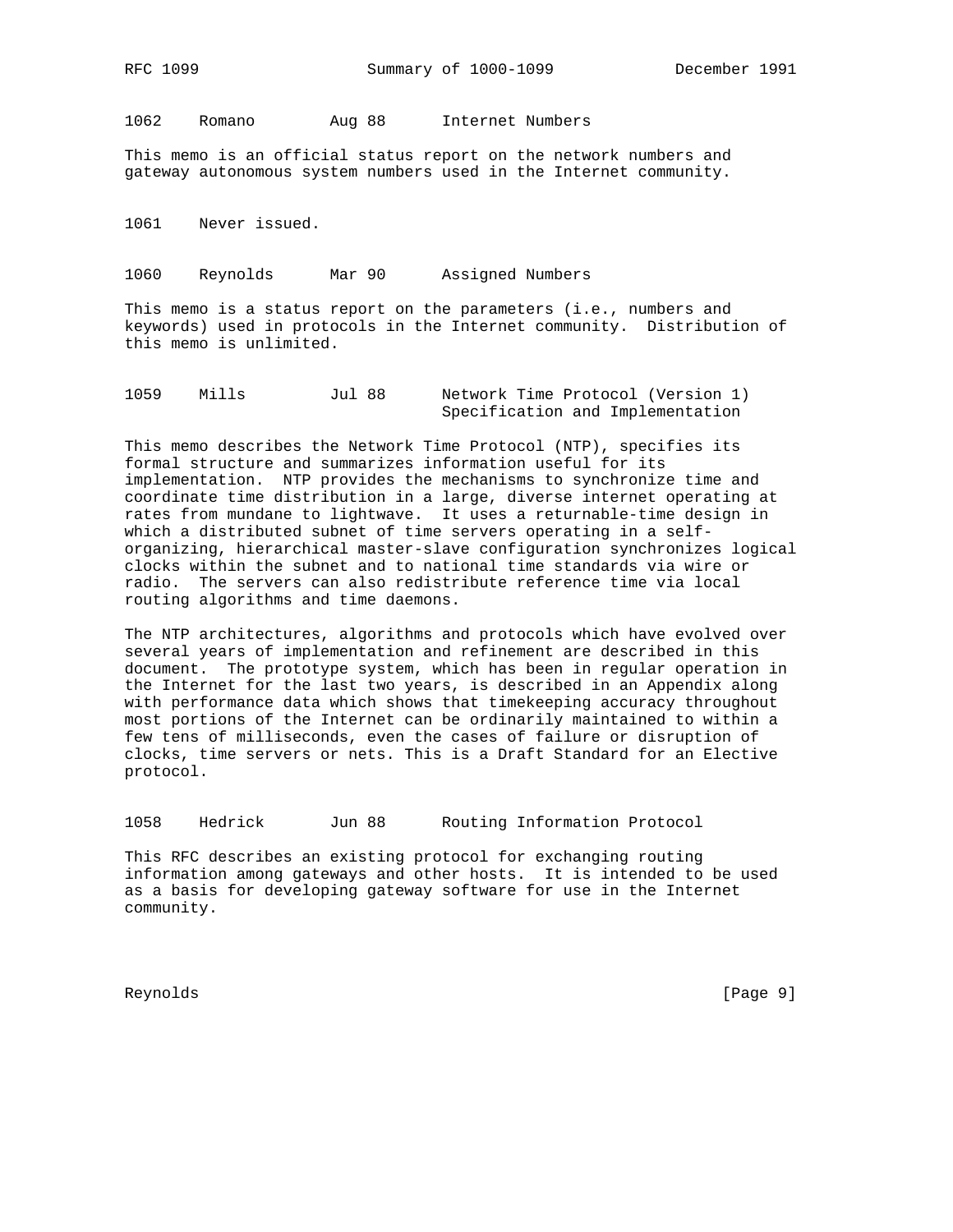1057 Sun Jun 88 RPC: Remote Procedure Call Protocol Specification Version 2

This RFC describes a standard that Sun Microsystems and others are using, and is one we wish to propose for the Internet's consideration. This memo is not an Internet standard at this time.

1056 Lambert Jun 88 PCMAIL: A Distributed Mail System for Personal Computers

This memo is a discussion of the Pcmail workstation based distributed mail system. It is identical to the discussion in RFC-993, save that a new, much simpler mail transport protocol is described. The new transport protocol is the result of continued research into ease of protocol implementation and use issues.

```
1055 Romkey Jun 88 A Nonstandard for Transmission of
                 IP Datagrams over Serial Lines: SLIP
```
The TCP/IP protocol family runs over a variety of network media: IEEE 802.3 (ethernet) and 802.5 (token ring) LAN's, X.25 lines, satellite links, and serial lines. There are standard encapsulations for IP packets defined for many of these networks, but there is no standard for serial lines. SLIP, Serial Line IP, is a currently a de facto standard, commonly used for point-to-point serial connections running TCP/IP. It is not an Internet standard.

1054 Deering May 88 Host Extensions for IP Multicasting

This memo specifies the extensions required of a host implementation of the Internet Protocol (IP) to support multicasting. IP multicasting is the transmission of an IP datagram to a "host group", a set hosts identified by a single IP destination address. A multicast datagram is delivered to all members of its destination host group with the same "best-efforts" reliability as regular unicast IP datagrams. It is proposed as a standard for IP multicasting in the Internet. This specification is a major revision of RFC-988.

1053 Levy Apr 88 Telnet X.3 PAD Option

This RFC proposes a new option to Telnet for the Internet community, and requests discussion and suggestions for improvements.

Reynolds [Page 10]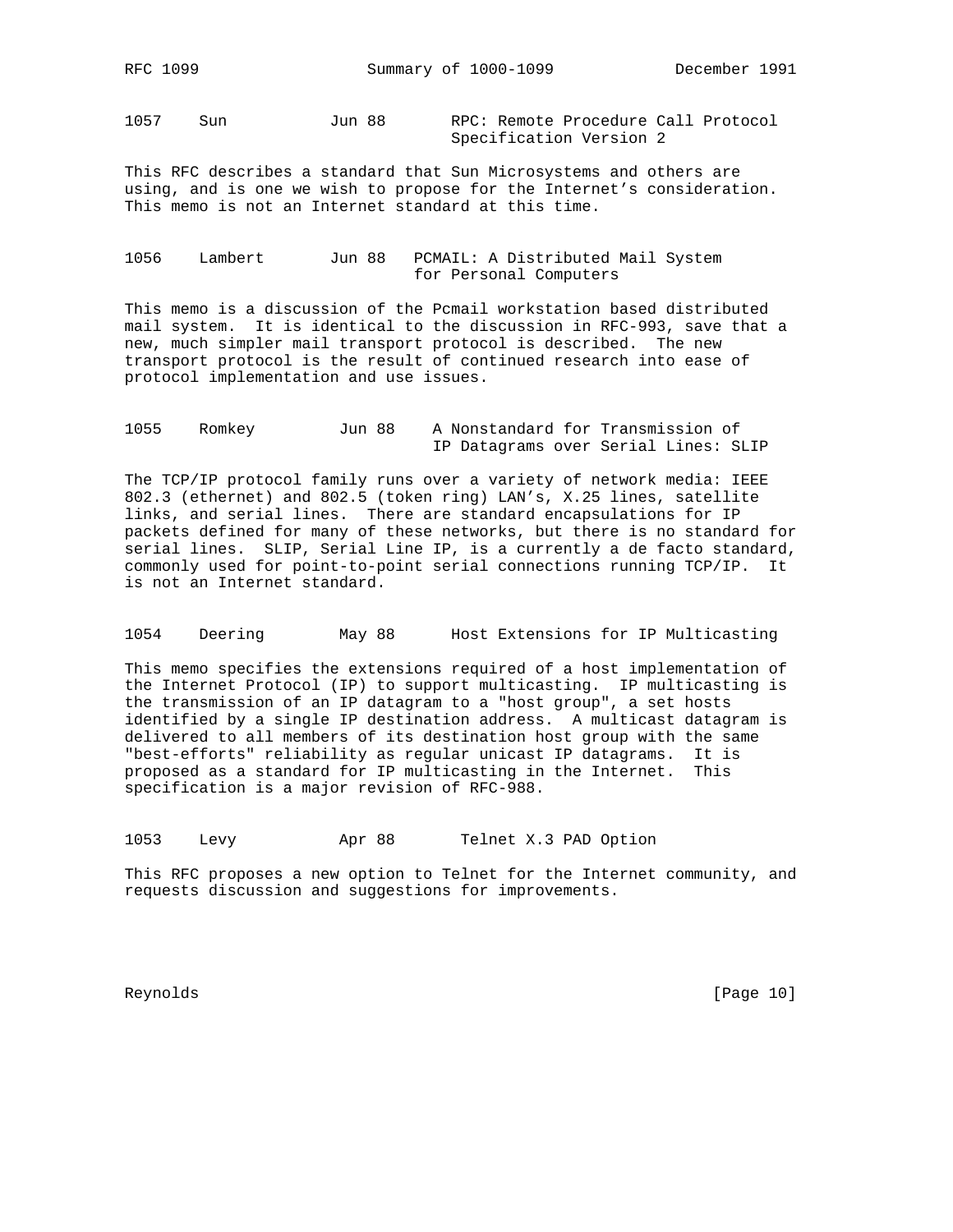1052 Cerf Apr 88 IAB Recommendations for the Development of Internet Network Management Standards

This RFC is intended to convey to the Internet community and other interested parties the recommendations of the Internet Activities Board (IAB) for the development of network management protocols for use in the TCP/IP environment. This memo does NOT, in and of itself, define or propose an Official Internet Protocol. It does reflect, however, the policy of the IAB with respect to further network management development in the short and long term.

1051 Prindeville Mar 88 A Standard for the Transmission of IP Datagrams and ARP Packets over ARCNET Networks

This memo specifies a standard method of encapsulating Internet Protocol (IP) and Address Resolution Protocol (ARP) datagrams on an ARCNET. This RFC is a standard protocol for the Internet community.

| 1050 | Sun | Apr 88 |  |  | RPC: Remote Procedure Call |  |
|------|-----|--------|--|--|----------------------------|--|
|      |     |        |  |  | Protocol Specification     |  |

This memo specifies a message protocol used in implementing Sun's Remote Procedure Call (RPC) package. This RFC describes a standard that Sun Microsystems and others are using and is one they wish to propose for the Internet's consideration. It is not an Internet standard at this time.

1049 Sirbu Mar 88 A Content-Type Header Field for Internet Messages

This memo suggests proposed additions to the Internet Mail Protocol, RFC-822, for the Internet community, and requests discussion and suggestions for improvements.

1048 Prindeville Feb 88 BOOTP Vendor Information Extensions

This memo proposes an addition to the Bootstrap Protocol (BOOTP). Comments and suggestions for improvements are sought.

Reynolds [Page 11]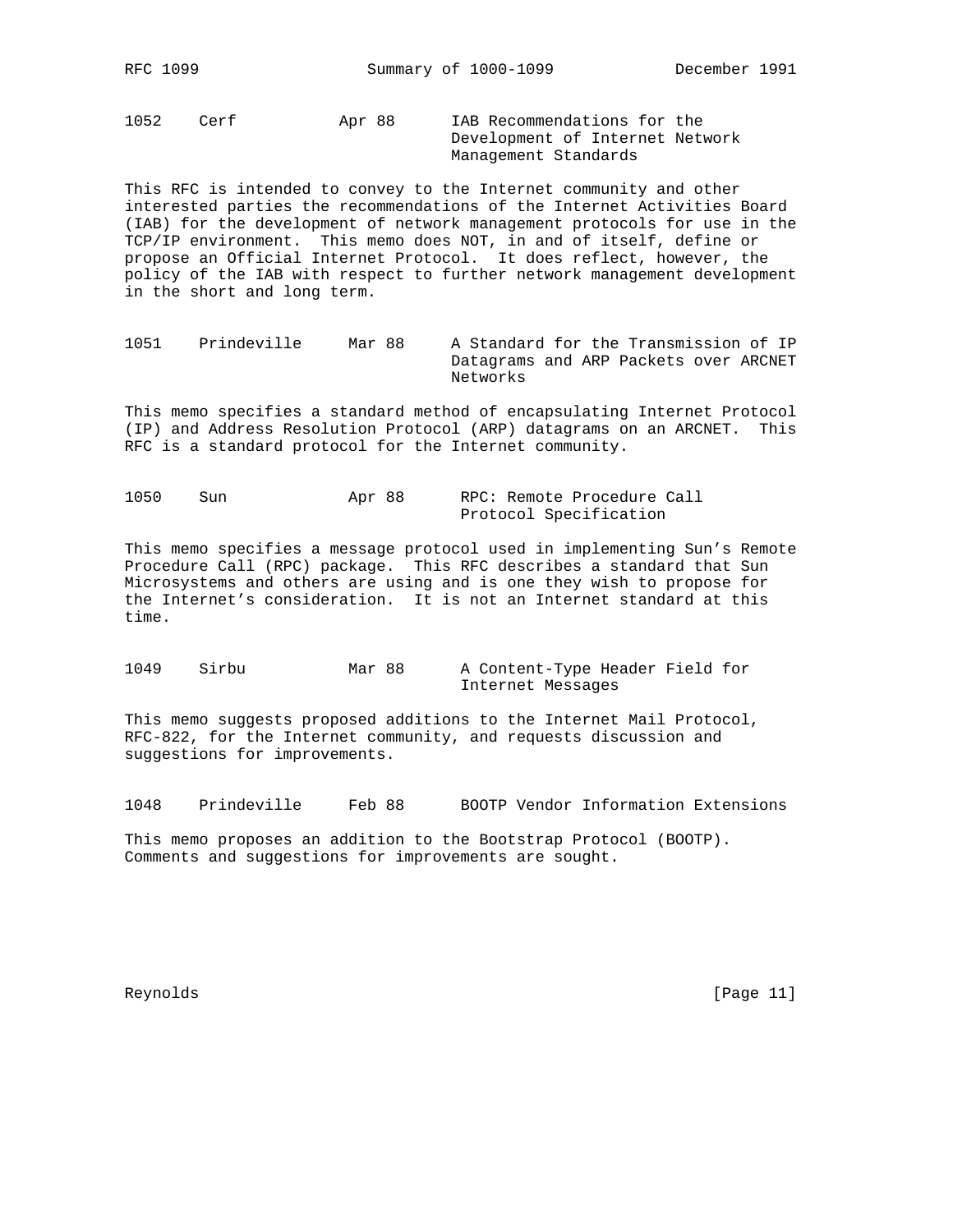1047 Partridge Feb 88 Duplicate Messages and SMTP

An examination of a synchronization problem in the Simple Mail Transfer Protocol (SMTP) is presented. This synchronization problem can cause a message to be delivered multiple times. A method for avoiding this problem is suggested. Nodding familiarity with the SMTP specification, RFC-821, is required.

1046 Prue Feb 88 A Queuing Algorithm to Provide Type-of-Service for IP Links

This memo is intended to explore how Type-of-Service might be implemented in the Internet. The proposal describes a method of queuing which can provide the different classes of service. The technique also prohibits one class of service from consuming excessive resources or excluding other classes of service. This is an "idea paper" and discussion is strongly encouraged.

| 1045 | Cheriton | Feb 88 |  |  | VMTP: Versatile Message Transaction |
|------|----------|--------|--|--|-------------------------------------|
|      |          |        |  |  | Protocol Protocol Specification     |

This memo specifies the Versatile Message Transaction Protocol (VMTP) [Version 0.7 of 19-Feb-88], a transport protocol specifically designed to support the transaction model of communication, as exemplified by remote procedure call (RPC). The full function of VMTP, including support for security, real-time, asynchronous message exchanges, streaming, multicast and idempotency, provides a rich selection to the VMTP user level. Subsettability allows the VMTP module for particular clients and servers to be specialized and simplified to the services actually required. Examples of such simple clients and servers include PROM network bootload programs, network boot servers, data sensors and simple controllers, to mention but a few examples. This RFC describes a protocol proposed as a standard for the Internet community.

| 1044 | Hardwick | Feb 88 | Internet Protocol on Network Systems |  |  |
|------|----------|--------|--------------------------------------|--|--|
|      |          |        | HYPERchannel Protocol Specification  |  |  |

This memo intends to provide a complete discussion of the protocols and techniques used to embed DoD standard Internet Protocol datagrams (and its associated higher level protocols) on Network Systems Corporation's HYPERchannel equipment. This document is directed toward network planners and implementors who are already familiar with the TCP/IP protocol suite and the techniques used to carry TCP/IP traffic on common networks such as the DDN or the Ethernet. No great familiarity with NSC products is assumed; an appendix is devoted to a review of NSC

Reynolds [Page 12]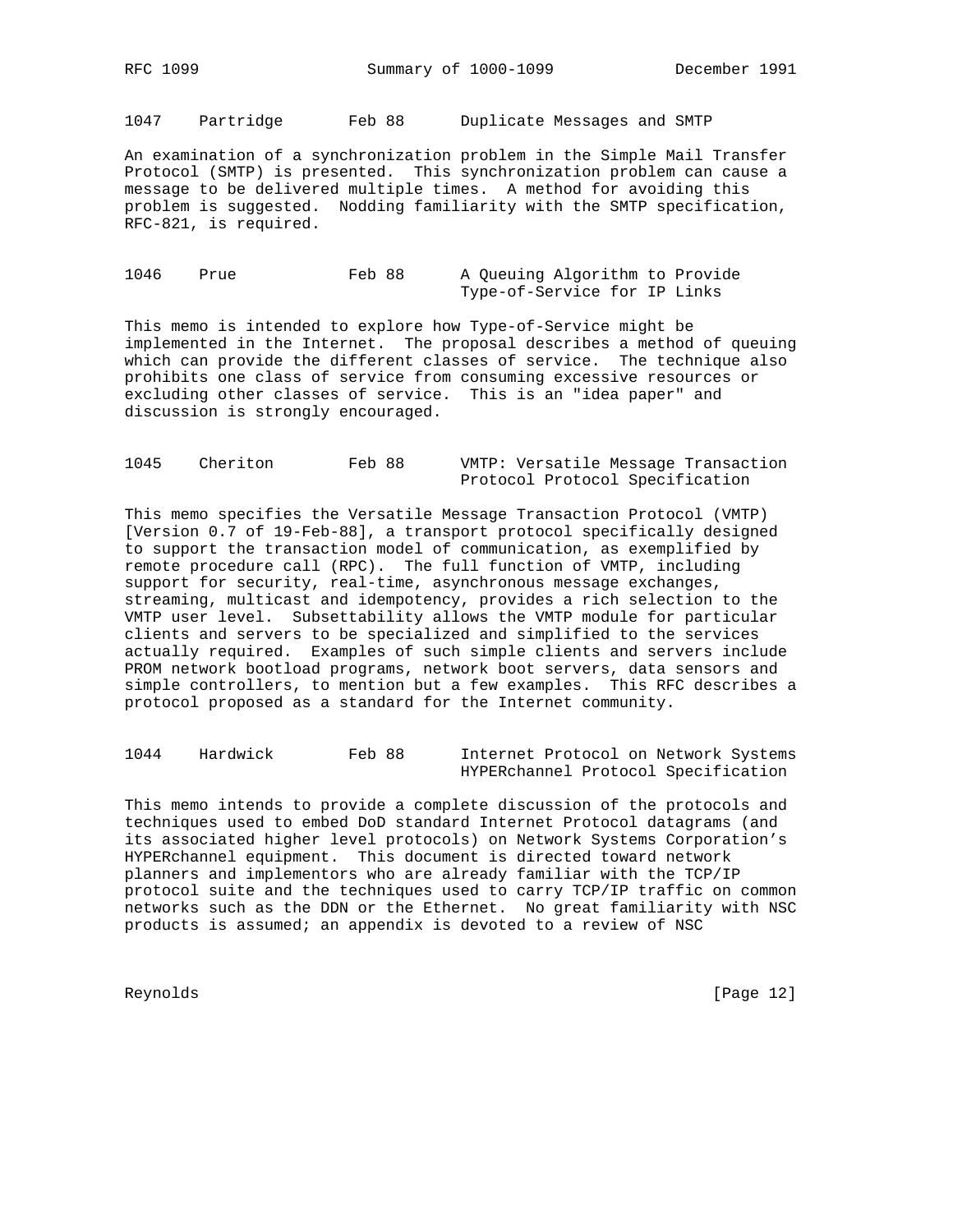technologies and protocols.

1043 Yasuda Feb 88 TELNET Data Entry Terminal Option DODIIS Implementation

This RFC suggests a proposed protocol on the TELNET Data Entry Terminal (DET) Option - DODIIS Implementation for the Internet community. It is intended that this specification be capatible with the specification of DET Option in RFC-732. Discussion and suggests for improvements are encouraged.

1042 Postel Feb 88 A Standard for the Transmission of IP Datagrams over IEEE 802 Networks

This RFC specifies a standard method of encapsulating the Internet Protocol (IP) datagrams and Address Resolution Protocol (ARP) requests and replies on IEEE 802 Networks to allow compatible and interoperable implementations. This RFC specifies a protocol standard for the Internet community.

1041 Rekhter Jan 88 Telnet 3270 Regime Option

This RFC specifies a proposed standard for the Internet community. Hosts on the Internet that want to support 3270 data stream within the Telnet protocol, are expected to adopt and implement this standard.

1040 Linn Jan 88 Privacy Enhancement for Internet Electronic Mail: Part I Message Encipherment and Authentication Procedures

This RFC is the Outgrowth of a series of IAB Privacy Task Force meetings and of internal working papers distributed for those meetings. This memo defines message encipherment and authentication procedures, as the initial phase of an effort to provide privacy enhancement services for electronic mail transfer in the Internet. Detailed key management mechanisms to support these procedures will be defined in a subsequent RFC. As a goal of this initial phase, it is intended that the procedures defined here be compatible with a wide range of key management approaches, including both conventional (symmetric) and public-key (asymmetric) approaches for encryption of data encrypting keys. Use of conventional cryptography for message text encryption and/or integrity check computation is anticipated.

Reynolds [Page 13]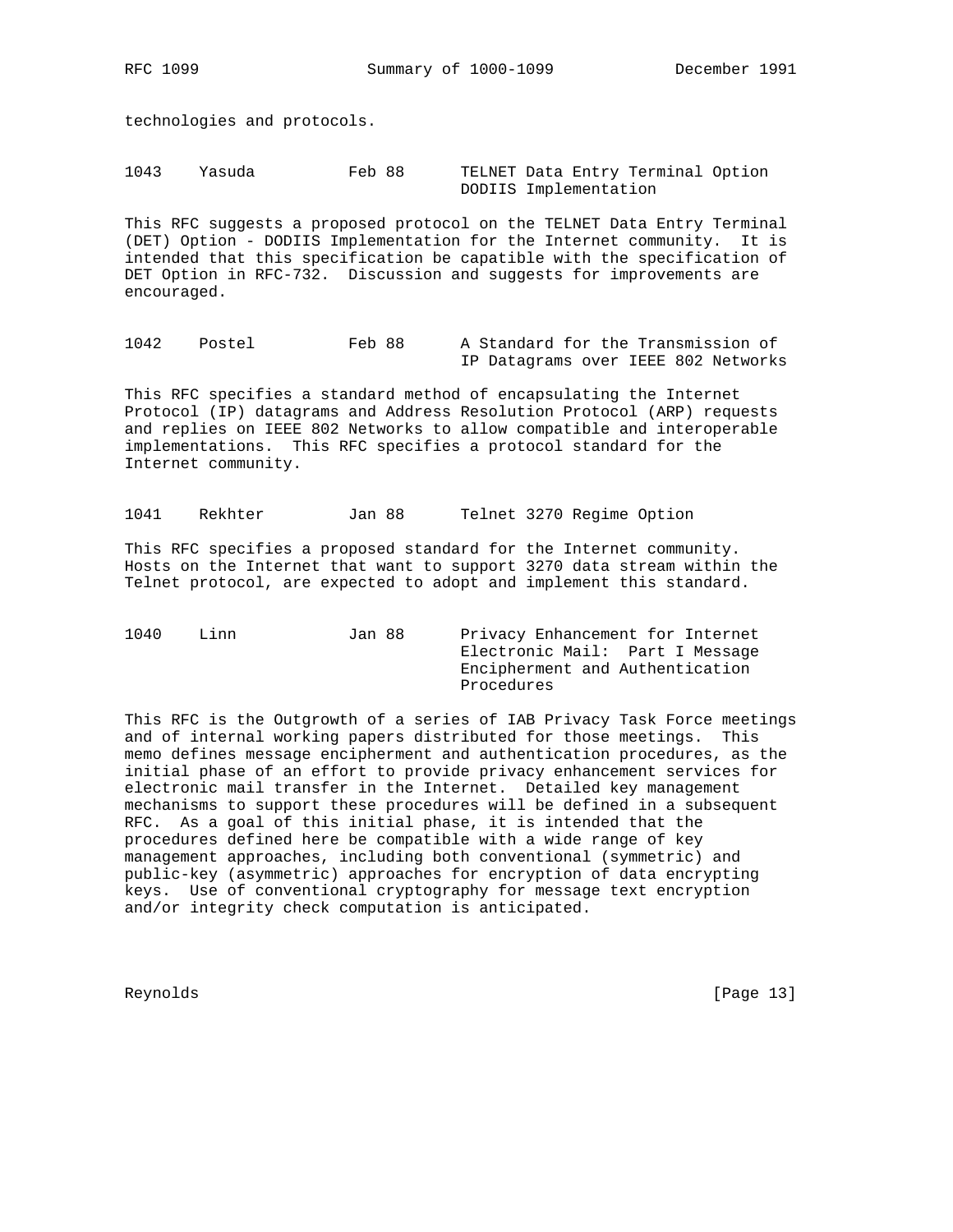1039 Latham Jan 88 A DoD Statement on Open Systems Interconnection Protocols

This RFC reproduces a memorandum issued on 2-JUL-87 from the Assistant Secretary of Defense for Command, Control, Communications, and Intelligence (ASDC31) to the Director of the Defense Communications Agency (DCA). This memo is distributed for information only.

1038 St. Johns Jan 88 Draft Revised IP Security Option

This memo is a pre-publication draft of the revised Internet Protocol Security Option. This RFC reflects the version as approved by the Protocol Standards Steering group, and is provided for informational purposes only. The final version of this document will be available from Navy publications and should not differ from this document in any major fashion. This document will be published as a change to the MIL-STD 1777, "Internet Protocol".

1037 Greenberg Dec 87 NFILE - A File Access Protocol

This document includes a specification of the NFILE file access protocol and its underlying levels of protocol, the Token List Transport Layer and Byte Stream with Mark. The goal of this specification is to promote discussion of the ideas described here, and to encourage designers of future file protocols to take advantage of these ideas. A secondary goal is to make the specification available to sites that might benefit from implementing NFILE.

1036 Horton Dec 87 Standard for Interchange of USENET Messages

This RFC defines the standard format for the interchange of network News messages among USENET hosts. It updates and replaces RFC-850, reflecting version B2.11 of the News program. This memo is distributed as an RFC to make this information easily accessible to the Internet community. It does not specify an Internet standard.

1035 Mockapetris Nov 87 Domain Names - Implementation Specification

This RFC is the revised specification of the protocol and format used in the implementation of the Domain Name System. It obsoletes RFC-883. This memo documents the details of the domain name client - server communication.

Reynolds [Page 14]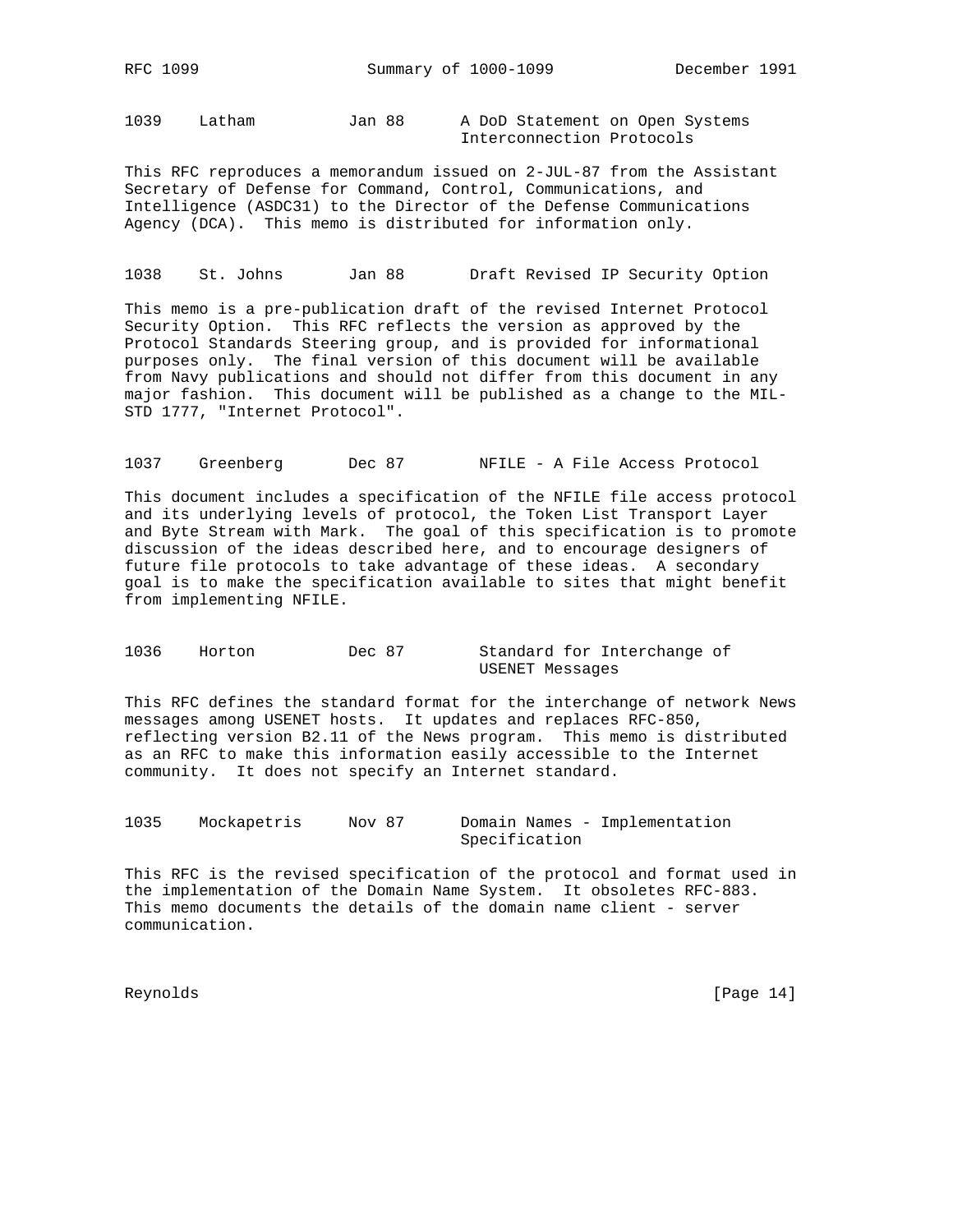1034 Mockapetris Nov 87 Domain Names - Concepts and Facilities

This RFC is the revised basic definition of The Domain Name System. It obsoletes RFC-882. This memo describes the domain style names and their used for host address look up and electronic mail forwarding. It discusses the clients and servers in the domain name system and the protocol used between them.

1033 Lottor Nov 87 Domain Administrators Operations Guide

This RFC provides guidelines for domain administrators in operating a domain server and maintaining their portion of the hierarchical database. Familiarity with the domain system is assumed (see RFCs 1031, 1032, 1034, and 1035).

1032 Stahl Nov 87 Domain Administrators Guide

Domains are administrative entities that provide decentralized management of host naming and addressing. The domain-naming system is distributed and hierarchical.

This memo describes procedures for registering a domain with the Network Information Center (NIC) of Defense Data Network (DDN), and offers guidelines on the establishment and administration of a domain in accordance with the requirements specified in RFC-920. It is recommended that the guidelines described in this document be used by domain administrators in the establishment and control of second-level domains. The role of the domain administrator (DA) is that of coordinator, manager, and technician. If his domain is established at the second level or lower in the tree, the domain administrator must register by interacting with the management of the domain directly above this.

1031 Lazear Nov 87 Milnet Name Domain Transition

This RFC consolidates information necessary for the implementation of domain style names throughout the DDN/MILNET Internet community. The introduction of domain style names will impact all hosts in the DDN/MILNET Internet. This RFC is designed as an aid to implementors and administrators by providing: 1) an overview of the transition process from host tables to domains, 2) a timetable for the transition, and 3) references to documentation and software relating to the domain system.

Reynolds [Page 15]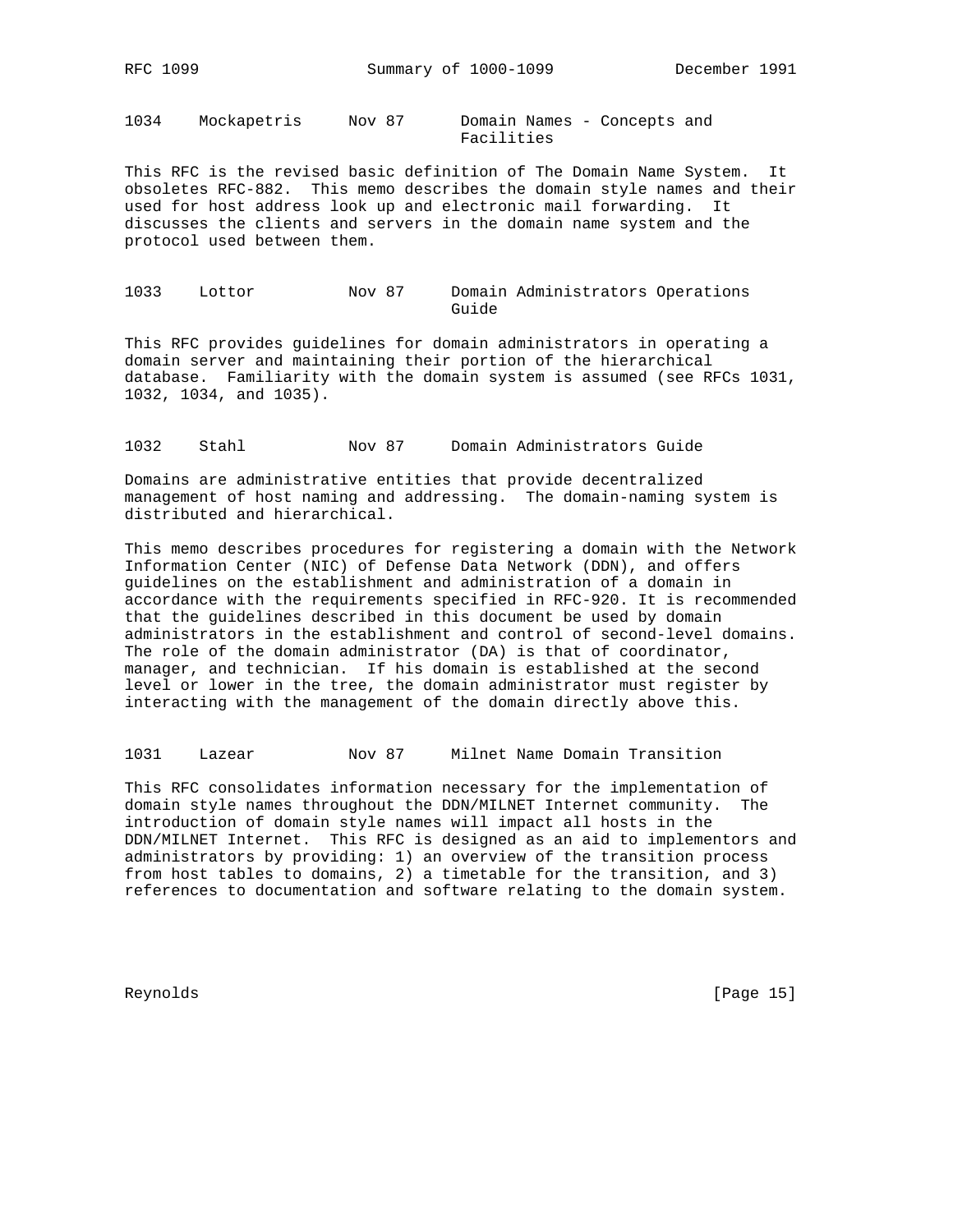1030 Lambert Nov 87 On Testing the NETBLT Protocol over Divers Networks

This memo describes the results gathered from testing NETBLT over three networks of different bandwidths and round-trip delays. The results are not complete, but the information gathered so far has not been promising. The NETBLT protocol is specified in RFC-998; this document assumes an understanding of the specification as described in RFC-998.

1029 Parr May 88 A More Tolerant Approach to Address Resolution for Multi-Lan system of Ethernets

This memo discusses an extension to a Bridge Protocol to detect and disclose changes in heighbouring host address parameters in a Multi-Lan system of Ethernets. The problem is one which is appearing more and more regularly as the interconnected systems grow larger on Campuses and in Commercial Institutions. This RFC suggests a protocol enhancement for the Internet community, and requests discussion and suggestions for improvements.

1028 Davin Nov 87 A Simple Gateway Monitoring Protocol

This memo defines a simple application-layer protocol by which management information for a gateway may be inspected or altered by remote users. This proposal is intended only as an interim response to immediate gateway monitoring needs.

1027 Carl-Mitchell Oct 87 Using ARP to Implement Transparent Subnet Gateways

This RFC describes the use of the Address Resolution Protocol (ARP) by subnet gateways to permit hosts on the connected subnets to communicate without being aware of the existence of subnets, using the technique of "Proxy ARP".

1026 Kille Sep 87 Addendum to RFC-987 (Mapping between X.400 and RFC-882)

This memo suggest a proposed protocol for the Internet community, and request discussion and suggestions for improvements.

Reynolds [Page 16]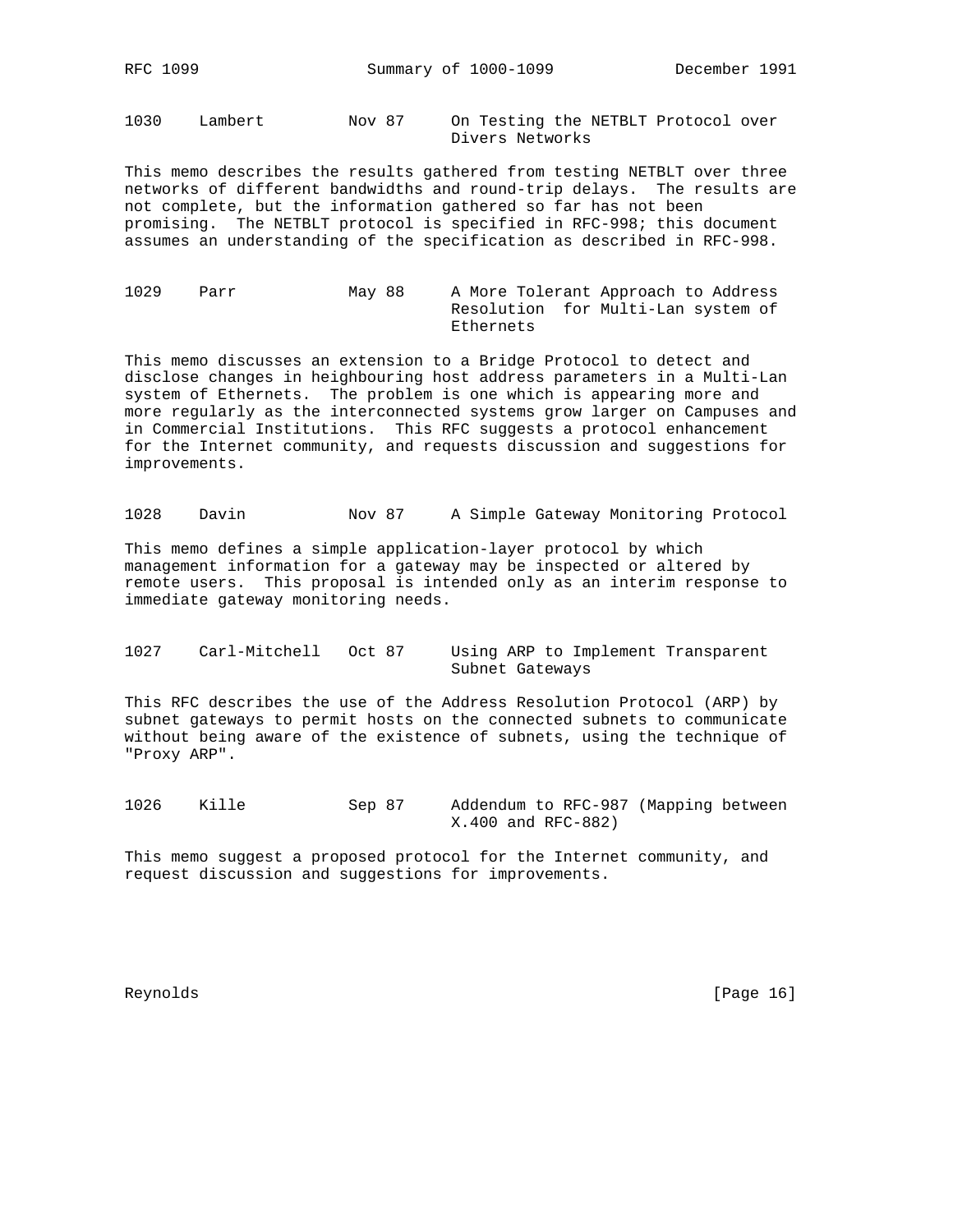1025 Postel Sep 87 TCP and IP Bake Off

This memo describes some of the procedures, scoring and tests used in the TCP and IP bake offs held in the early development of these protocols. These procedures and tests may still be of use in testing newly implemented TCP and IP modules.

## 1024 Partridge Oct 87 HEMS Variable Definitions

This memo assigns instruction codes, defines object formats and object semantics for use with the High-Level Monitoring and Control Language, defined in RFC-1023. A general system has been described in previous memos (RFC-1021, RFC-1022). This system is called the High-Level Entity Management System (HEMS). This memo is provisional and the definitions are subject to change. Readers should confirm with the authors that they have the most recent version. This RFC assumes a working knowledge of the ISO data encoding standard, ASN.1, and a general understanding of the IP protocol suite.

1023 Partridge Oct 87 HEMS Monitoring and Control Language

This RFC specifies the High-Level Entity Management System (HEMS) Monitoring and Control Language. This language defines the requests and replies used in HEMS. This memo assumes knowledge of the HEMS system described in RFC-1021, and of the ISO data encoding standard, ASN.1.

1022 Partridge Oct 87 The High-Level Entity Management Protocol (HEMP)

This memo presents an application protocol for managing network entities such as hosts, gateways, and front end machines. This protocol is a component of the High-level Entity Management System HEMS), described is RFC-1021. This memo also assumes a knowledge of the ISO data encoding standard, ASN.1.

1021 Partridge Oct 87 The High-Level Entity Management System (HEMS)

This memo provides a general overview of the High-level Entity management system (HEMS). This system is experimental, and is currently being tested in portions of the Internet.

Reynolds [Page 17]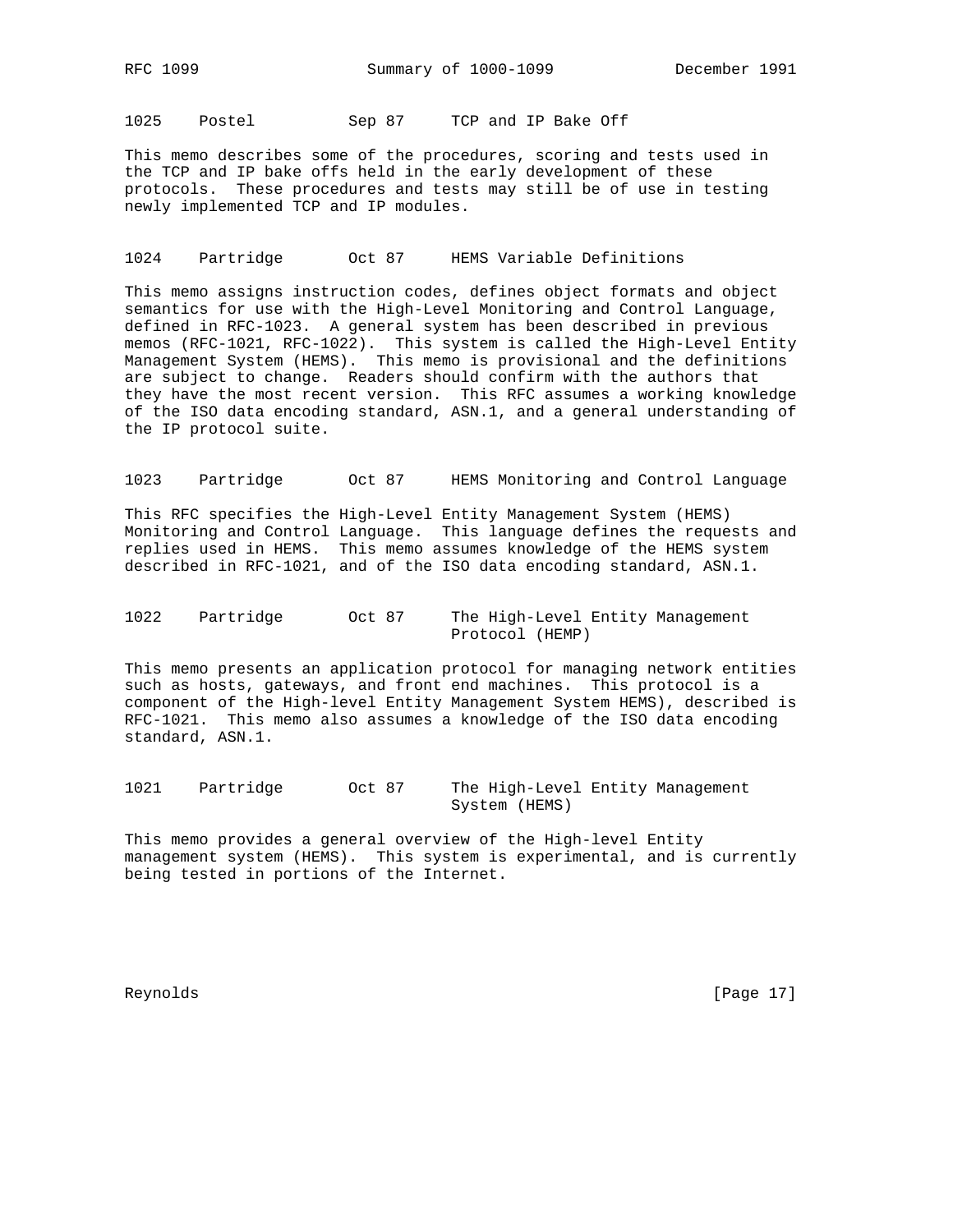1020 Romano Nov 87 Internet Numbers

This RFC is a list of the Assigned IP Network Numbers and EGP Autonomous System Numbers. This RFC obsoletes RFC-997.

1019 Arnon Sep 87 Report of the Workshop on Environments for Computational Mathematics

This memo is a report on the discussion of the representation of equations in a workshop at the ACM SIGGRAPH Conference held in Anaheim, California on 30 July 1987.

1018 McKenzie Aug 87 Some Comments on SQuID

This memo is a discussion of some of the ideas expressed in RFC-1016 on Source Quench. This memo introduces the distinction of the cause of congestion in a gateway between the effects of "Funneling" and Mismatch". It is offered in the same spirit as RFC-1016; to stimulate discussion. The opinions offered are personal, not corporate, opinions.

1017 Leiner Aug 87 Network Requirements for Scientific Research

This RFC identifies the requirements on communication networks for supporting scientific research. It proposes some specific areas for near term work, as well as some long term goals. This is an "idea" paper and discussion is strongly encouraged.

1016 Prue July 87 Something a Host Could Do with Source Quench: The Source Quench Introduced Delay (SQuID)

The memo is intended to explore the issue of what a host could do with a source quench. The proposal is for each source host IP module to introduce some delay between datagrams sent to the same destination host. This is a "crazy idea paper" and discussion is essential.

1015 Leiner July 87 Implementation Plan for Interagency Research Internet

This RFC proposes an Interagency Research Internet as the natural outgrowth of the current Internet. This is an "idea paper" and

Reynolds [Page 18]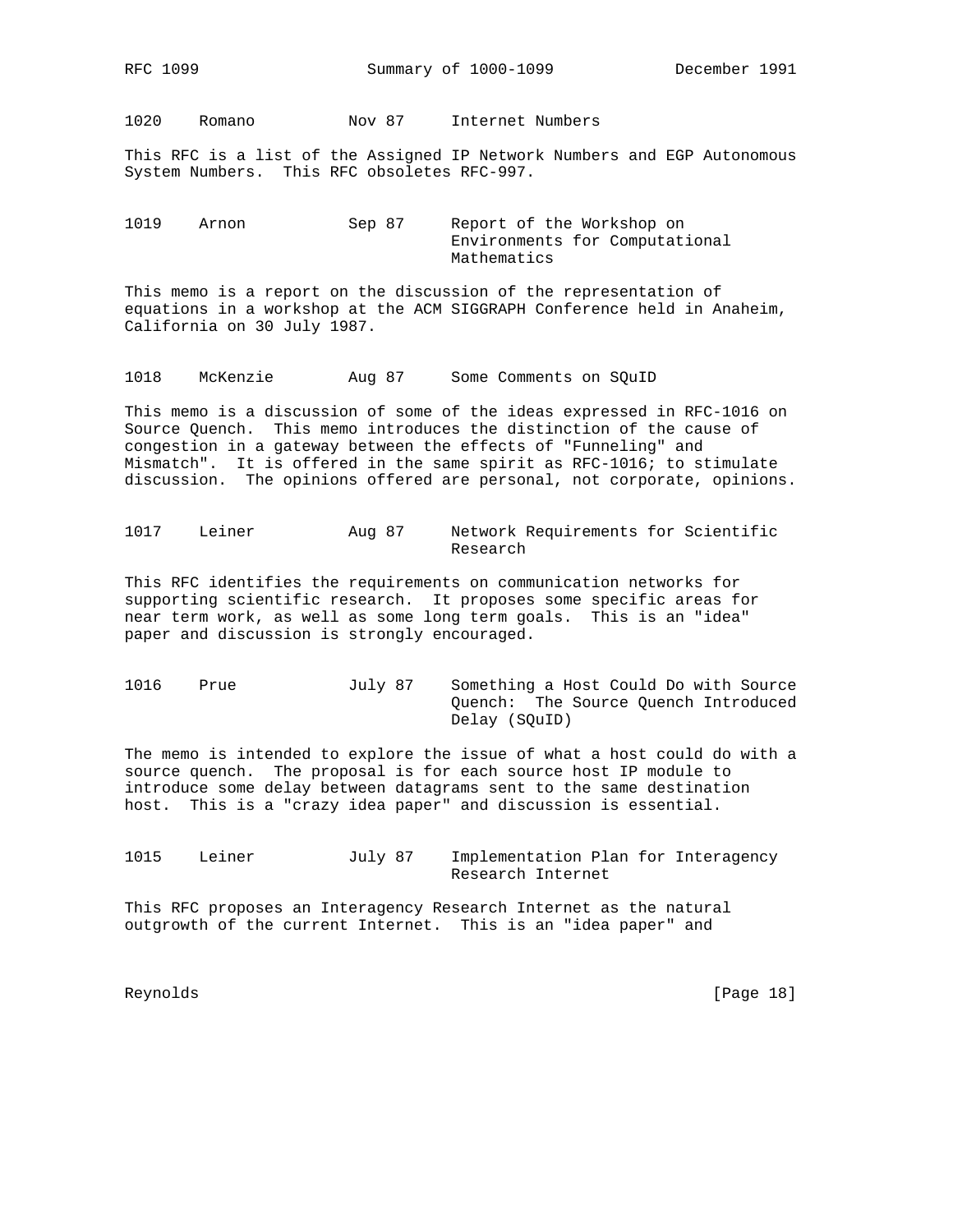discussion is strongly encouraged.

1014 Sun Jun 87 XDR: External Data Representation Standard

XDR is a standard for the description and encoding of data. It is useful for transferring data between different computer architectures. XDR fits into ISO presentation layer, and is roughly analogous in purpose to X.409, ISO Abstract Syntax Notation. The major difference between these two is that XDR uses implicit typing, while X.409 uses explicit typing. This RFC is distributed for information only, it does not establish a Internet standard.

```
1013 Scheifler Jun 87 X Window System Protocol,
                  Version 11-Beta
```
This RFC is distributed to the Internet community for information only. It does not establish an Internet standard. The X window system has been widely reviewed and tested. The Internet community is encouraged to experiment with it.

1012 Reynolds Jun 87 Bibliography of Requests for Comments 1-999

This RFC is a reference guide for the Internet community which provides a bibliographic summary of the Request for Comments numbers 1 through 999 issued between the years 1969-1987.

1011 Reynolds May 87 Official Internet Protocols

This memo is an official status report on the protocols used in the Internet community. It identifies the documents specifying the official protocols used in the Internet. Comments indicate any revisions or changes planned.

1010 Reynolds May 87 Assigned Numbers

This memo is an official status report on the numbers used in protocols in the Internet community. It documents the currently assigned values from several series of numbers including link, socket, port, and protocol, used in network protocol implementations.

Reynolds [Page 19]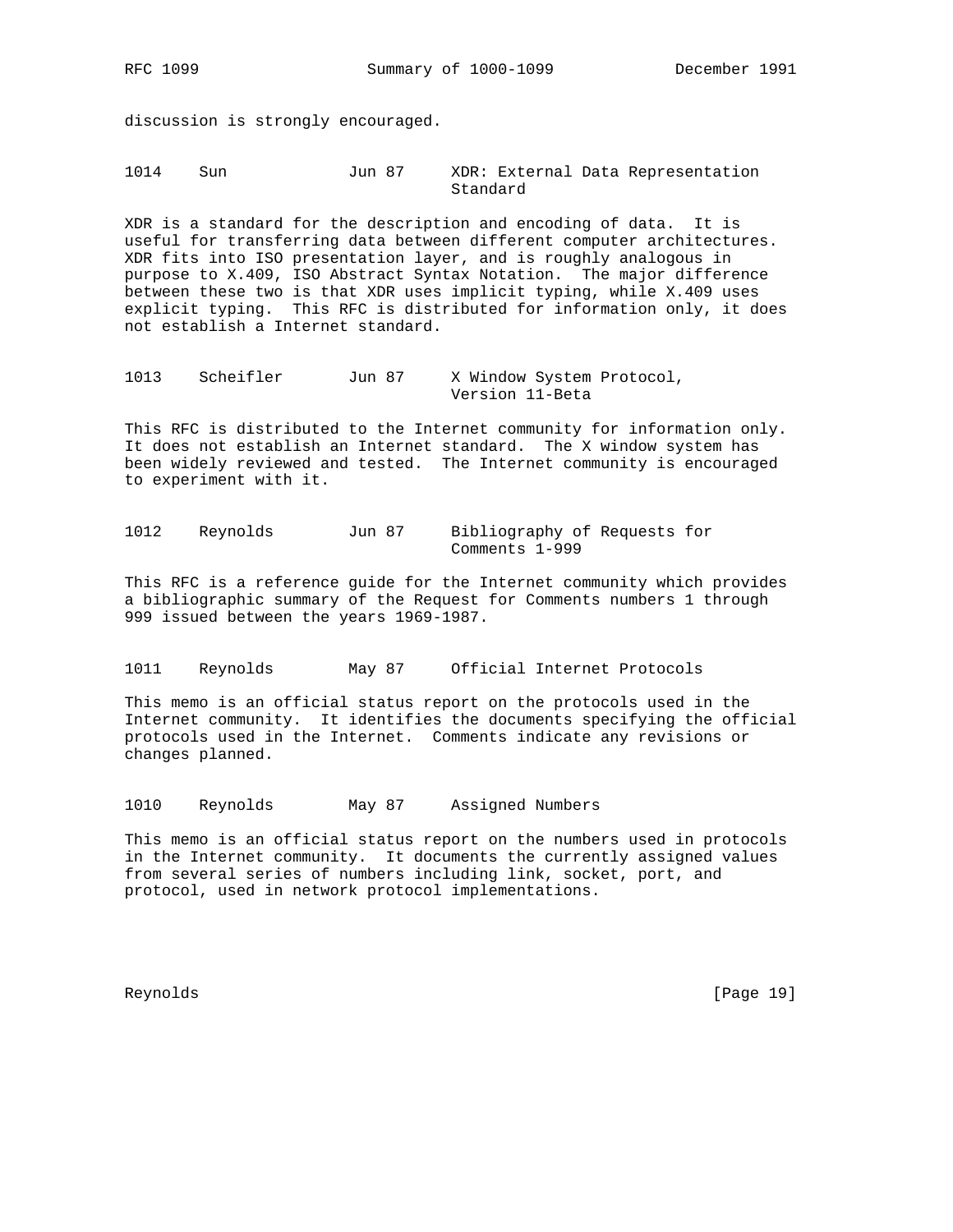1009 Braden Jun 87 Requirements for Internet Gateways

This RFC summarizes the requirements for gateways to be used between networks supporting the Internet protocols. This document is a formal statement of the requirements to be met by gateways used in the Internet system. As such, it is an official specification for the Internet community.

1008 McCoy Jun 87 Implementation Guide for the ISO Transport Protocol

This RFC is being distributed to members of the Internet community in order to solicit comments on the Implementors Guide. While this document may not be directly relevant to the research problems of the Internet, it may be of some interest to a number of researchers and implementors.

1007 McCoy Jun 87 Military Supplement to the ISO Transport Protocol

This document supplements the Transport Service and Protocol of the International Standards Organization (ISO), IS 8072 and IS 8073, respectively, and their formal descriptions by providing conventions, option selections and parameter values. This RFC is being distributed to members of the Internet community in order to solicit comments on the Draft Military Supplement. While this document may not be directly relevant to the research problems of the Internet, it may be of some interest to a number of researchers and implementors.

1006 Rose May 87 ISO Transport Services on top of the TCP Version: 3

This memo specifies a standard for the Internet community. Hosts on the Internet that choose to implement ISO transport services on top of the TCP are expected to adopt and implement this standard. TCP port 102 is reserved for hosts which implement this standard. This memo specifies version 3 of the protocol and supersedes RFC-983. Changes between the protocol is described in RFC-983 and this memo are minor, but unfortunately incompatible.

1005 Khanna May 87 The ARPANET AHIP-E Host Access Protocol (Enhanced AHIP)

This RFC is a proposed specification for the encoding of Class A IP

Reynolds [Page 20]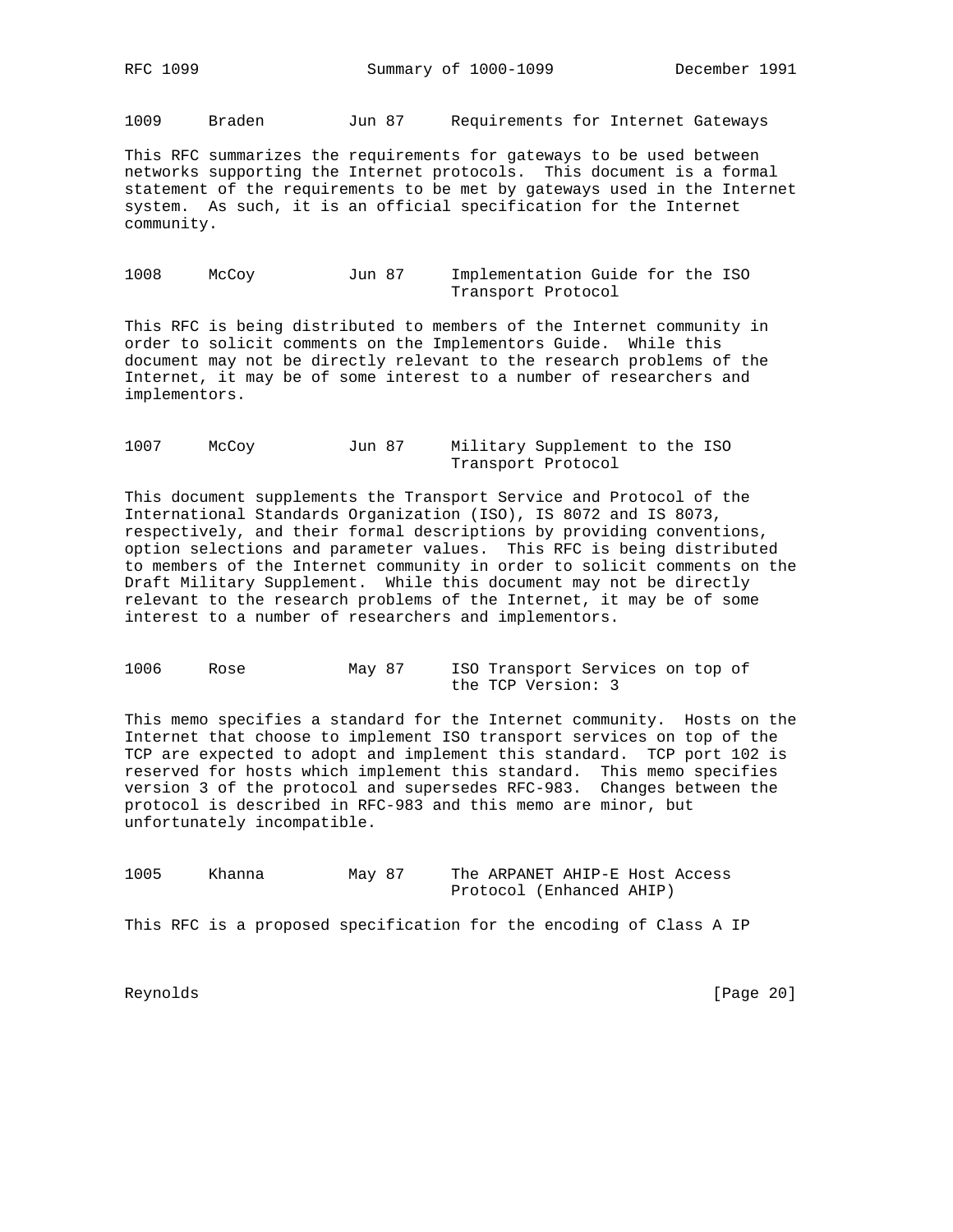addresses for use on ARPANET-style networks such as the Milnet and Arpanet, and for enhancements to the ARPANET AHIP Host Access Protocol (AHIP; formerly known as 1822). These enhancements increase the size of the PSN field, allow ARPANET hosts to use logical names to address each other, allow for the communication of type-of-service information from the host to the PSN and enable the PSN to provide congestion feedback to the host on a connection basis.

1004 Mills Apr 87 A Distributed-Protocol Authentication Scheme

The purpose of this RFC is to focus discussion on authentication problems in the Internet and possible methods of solution. The proposed solutions this document are not intended as standards for the Internet at this time. Rather, it is hoped that a general consensus will emerge as to the appropriate solution to authentication problems, leading eventually to the adoption of standards. This document suggests mediated access-control and authentication procedures suitable for those cases when an association is to be set up between users belonging to different trust environments.

| 1003 | Katz | Mar 87 | Issues in Defining an Equations |
|------|------|--------|---------------------------------|
|      |      |        | Representation Standard         |

This memo is intended to identify and explore issues in defining a standard for the exchange of mathematical equations. No attempt is made at a complete definition and more questions are asked than are answered. Questions about the user interface are only addressed to the extent that they affect interchange issues.

1002 NETBIOS Mar 87 Protocol Standard for A NetBIOS Service on a TCP/UDP Transport: Detailed Specifications

This RFC defines a proposed standard protocol to support NetBIOS services in a TCP/IP environment. Both local network and internet operation are supported. Various node types are defined to accommodate local and internet topologies and to allow operation with or without the use of IP broadcast. This RFC gives the detailed specifications of the netBIOS-over-TCP packets, protocols, and defined constants and variables. A more general overview is found in a companion RFC, "Protocol Standard For NetBIOS Service on TCP/UDP Transport: Concepts and Methods".

Reynolds [Page 21]